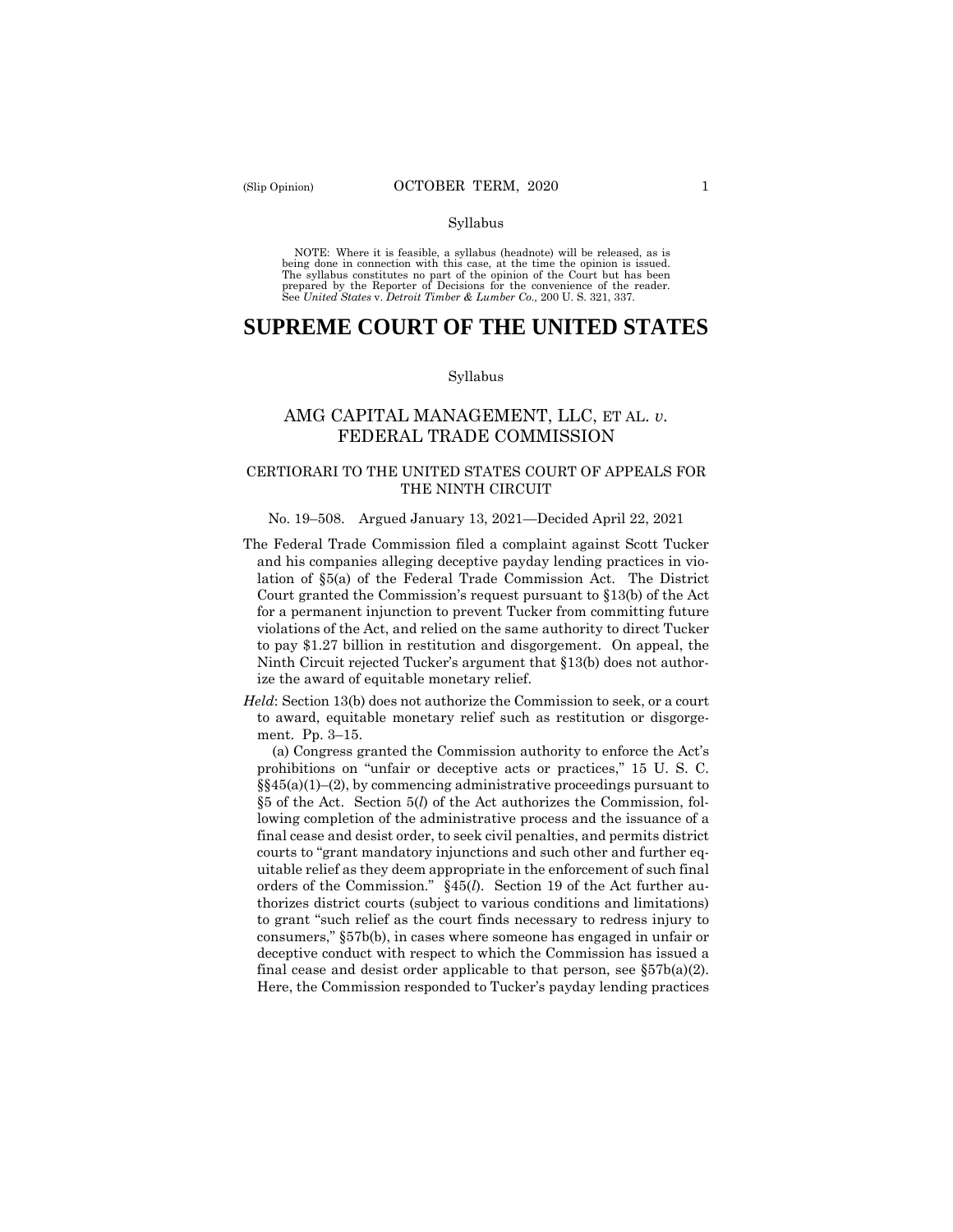#### Syllabus

 and effectively bypass the requirements of the administrative process. by seeking equitable monetary relief directly in district court under §13(b)'s authorization to seek a "permanent injunction." In doing so, the Commission acted in accordance with its increasing tendency to use §13(b) to seek monetary awards without prior use of the Commission's traditional administrative proceedings. The desirability of the Commission's practice aside, the question is whether Congress, by enacting §13(b) and using the words "permanent injunction," granted the Commission authority to obtain monetary relief directly from courts Pp. 3–6.

(b) Section 13(b) does not explicitly authorize the Commission to obtain court-ordered monetary relief, and such relief is foreclosed by the structure and history of the Act. Section 13(b) provides that the "Commission may seek . . . a permanent injunction." §53(b). By its terms, this provision concerns prospective injunctive relief, not retrospective monetary relief. Section 13(b) allows the Commission to go directly to district court when the Commission seeks injunctive relief pending administrative proceedings or when it seeks only a permanent injunction. Other statutory provisions, in particular the conditioned and limited monetary relief authorized in §19, confirm this conclusion. It is highly unlikely that Congress, without mentioning the matter, would grant the Commission authority to circumvent its traditional §5 administrative proceedings. Pp. 6–10.

(c) The Commission's contrary arguments are unavailing. First, *Porter* v. *Warner Holding Co.*, 328 U. S. 395, and *Mitchell* v. *Robert DeMario Jewelry*, *Inc.*, 361 U. S. 288, did not adopt a universal rule that statutory authority to grant an injunction automatically encompasses the power to grant equitable monetary remedies. Instead, the text and structure of the particular statutory scheme at issue can limit a court's jurisdiction in equity. Second, in enacting §19 two years after §13(b), Congress did not simply create an alternative enforcement path with similar remedies. The Court does not believe Congress would have enacted §19's provisions expressly authorizing monetary relief if §13(b) already implicitly allowed the Commission to obtain that same monetary relief without satisfying §19's conditions and limitations. Third, §19's saving clauses—preserving "any authority of the Commission under any other provision of law" and "any other remedy or right of action provided by State or Federal law," §57b(e)—do not help answer whether §13(b) gave the Commission the authority to obtain equitable monetary relief directly in court in the first place. Fourth, the Act's 1994 and 2006 amendments, which did not modify the specific language at issue here, do not demonstrate congressional acquiescence to lower court rulings that favor the Commission's interpretation of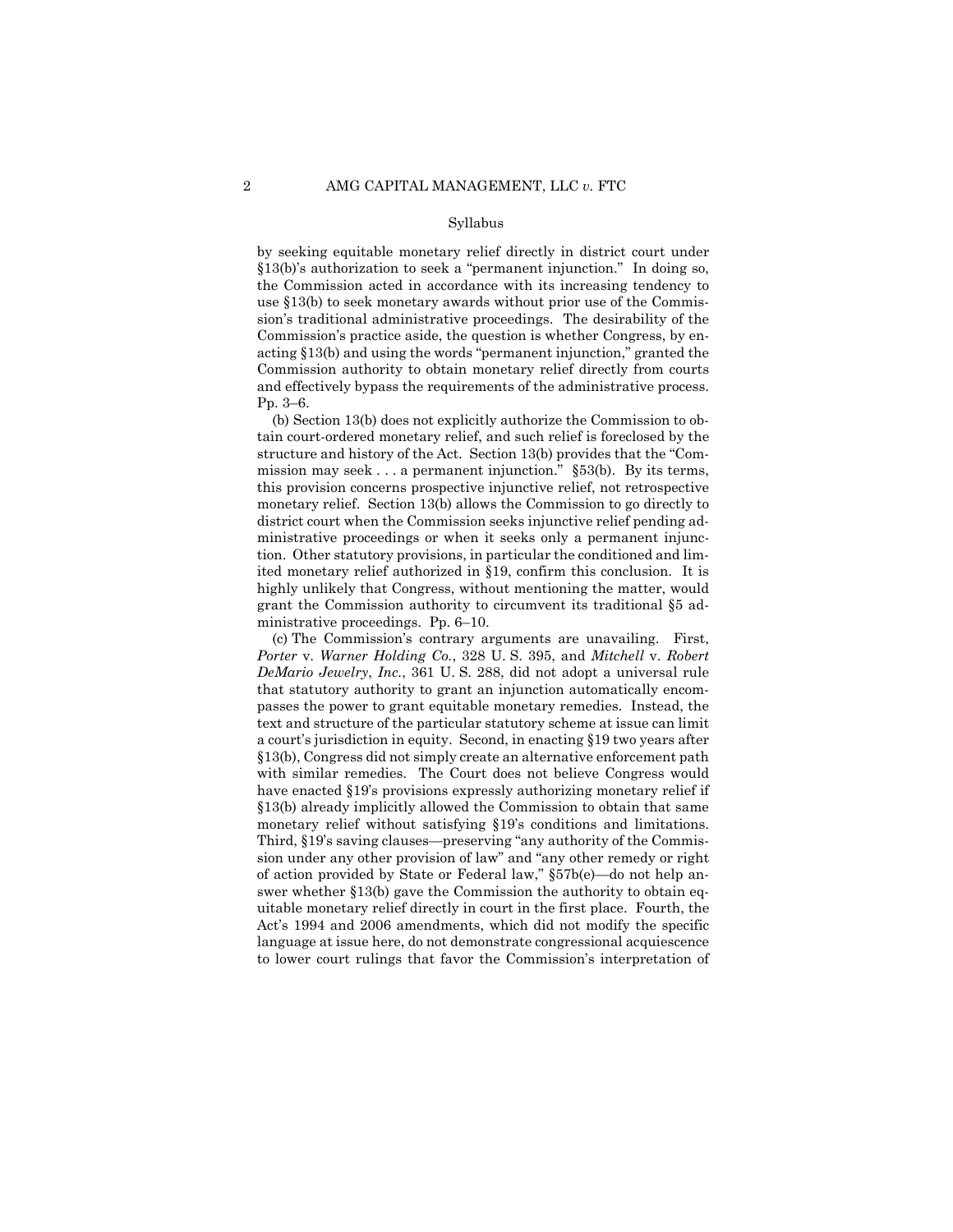## Syllabus

§13(b). Fifth, policy arguments that §5 and §19 are inadequate to provide redress to consumers should be addressed to Congress. Pp. 10– 14.

910 F. 3d 417, reversed and remanded.

BREYER, J., delivered the opinion for a unanimous Court.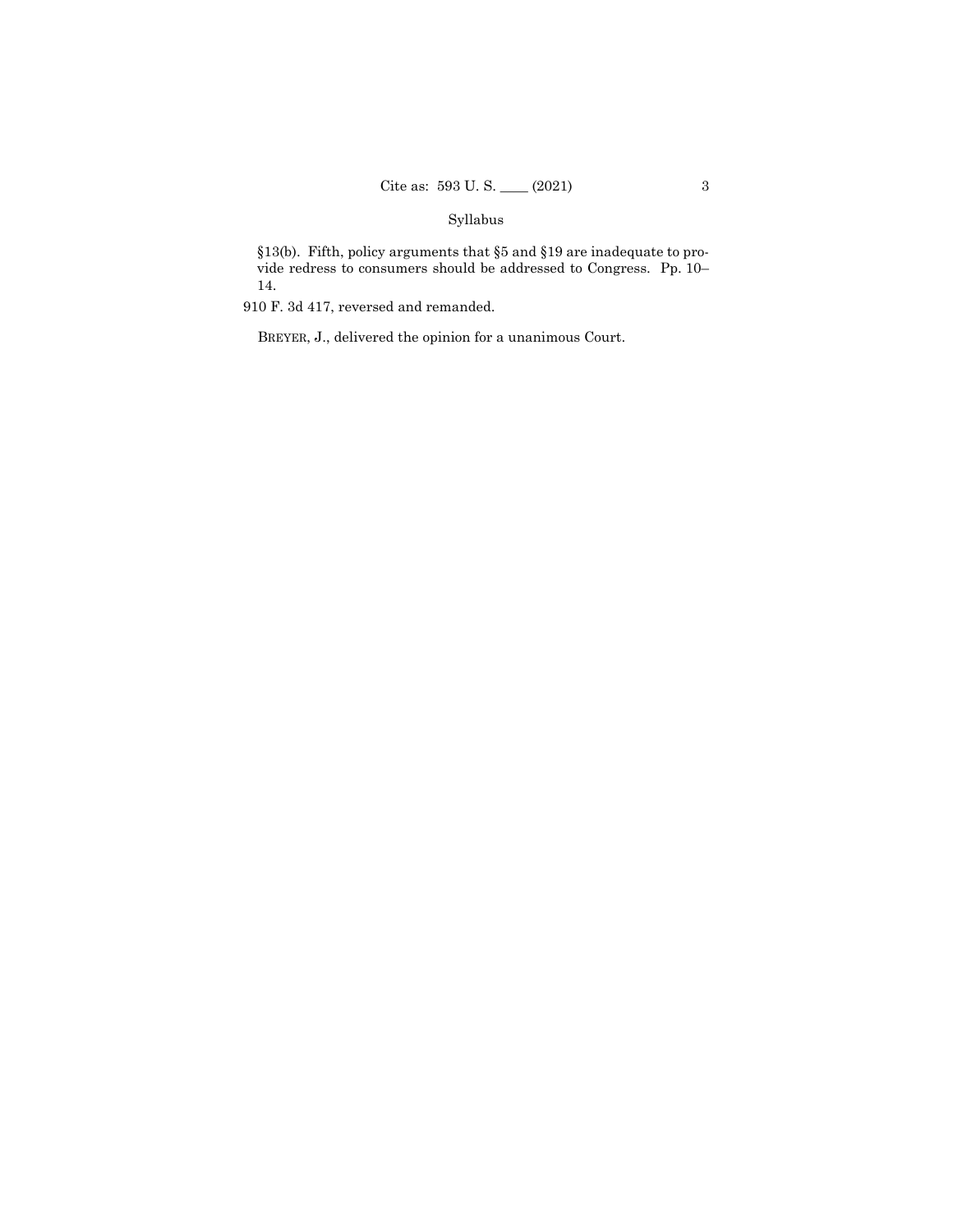NOTICE: This opinion is subject to formal revision before publication in the preliminary print of the United States Reports. Readers are requested to notify the Reporter of Decisions, Supreme Court of the United States, Wash-ington, D. C. 20543, of any typographical or other formal errors, in order that corrections may be made before the preliminary print goes to press.

## $\frac{1}{2}$  ,  $\frac{1}{2}$  ,  $\frac{1}{2}$  ,  $\frac{1}{2}$  ,  $\frac{1}{2}$  ,  $\frac{1}{2}$  ,  $\frac{1}{2}$ **SUPREME COURT OF THE UNITED STATES**

#### $\frac{1}{2}$  ,  $\frac{1}{2}$  ,  $\frac{1}{2}$  ,  $\frac{1}{2}$  ,  $\frac{1}{2}$  ,  $\frac{1}{2}$ No. 19–508

## AMG CAPITAL MANAGEMENT, LLC, ET AL., PETITIONERS *v.* FEDERAL TRADE COMMISSION

## ON WRIT OF CERTIORARI TO THE UNITED STATES COURT OF APPEALS FOR THE NINTH CIRCUIT

#### [April 22, 2021]

## JUSTICE BREYER delivered the opinion of the Court.

Section 13(b) of the Federal Trade Commission Act authorizes the Commission to obtain, "in proper cases," a "permanent injunction" in federal court against "any person, partnership, or corporation" that it believes "is violating, or is about to violate, any provision of law" that the Commission enforces. 87 Stat. 592, 15 U. S. C. §53(b). The question presented is whether this statutory language authorizes the Commission to seek, and a court to award, equitable monetary relief such as restitution or disgorgement. We conclude that it does not.

I

Petitioner Scott Tucker controlled several companies that provided borrowers with short-term payday loans. The companies, operating online, would show a potential customer a loan's essential terms. When the companies explained those terms, they misled many customers. The companies' written explanations seemed to say that customers could normally repay a loan by making a single payment. And that payment would cost a person who, for example, borrowed \$300 an extra \$90. (The customer would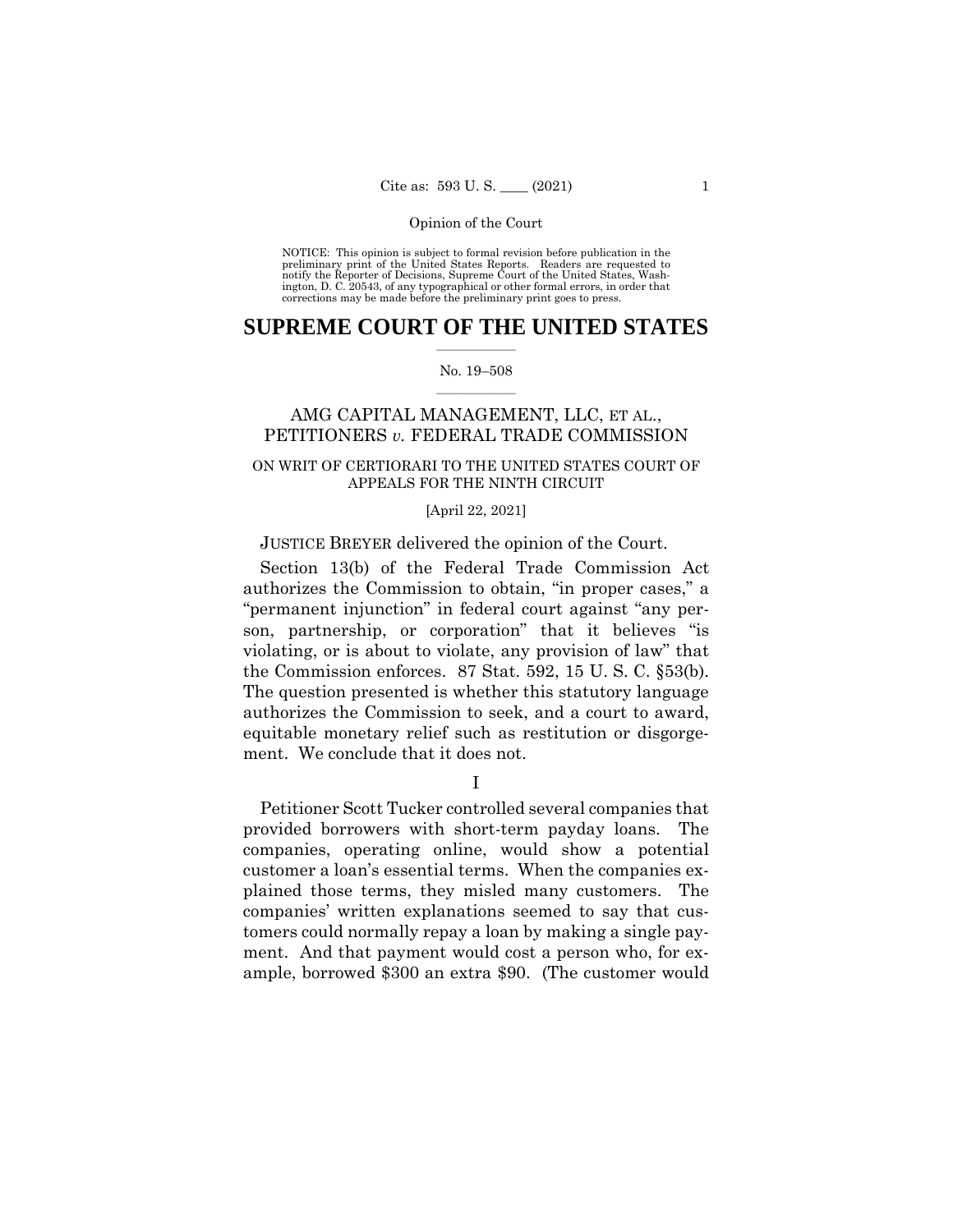likely repay a total of \$390.) But in fine print the explanations said that the loan would be automatically renewed unless the customer took affirmative steps to opt out. Thus, unless the customer who borrowed \$300 was aware of the fine print and actively prevented the loan's automatic renewal, he or she could end up having to pay \$975, not \$390. Between 2008 and 2012, Tucker's businesses made more than 5 million payday loans, amounting to more than \$1.3 billion in deceptive charges.

In 2012 the Federal Trade Commission filed suit and claimed that Tucker and his companies were engaging in "unfair or deceptive acts or practices in or affecting commerce," in violation of  $\S5(a)$  of the Act. 15 U. S. C.  $\S45(a)(1)$ .<br>(We shall refer to all of the defendants collectively as Tucker.) In asserting that Tucker's practices were likely to mislead consumers, the Commission did not first use its own administrative proceedings. Rather, the Commission filed a complaint against Tucker directly in federal court. The Commission, relying upon §13(b), asked the court to issue a permanent injunction to prevent Tucker from committing future violations of the Act. Relying on the same provision, the Commission also asked the court to order monetary relief, in particular, restitution and disgorgement. The Commission moved for summary judgment.

The District Court granted the Commission's summary judgment motion. The court also granted the Commission's request for an injunction and directed Tucker to pay \$1.27 billion in restitution and disgorgement. The court ordered the Commission to use these funds first to provide "direct redress to consumers" and then to provide "other equitable relief" reasonably related to Tucker's alleged business practices. Finally, the court ordered the Commission to deposit any remaining funds in the United States Treasury as disgorgement.

On appeal, Tucker argued that §13(b) does not authorize the monetary relief the District Court had granted. The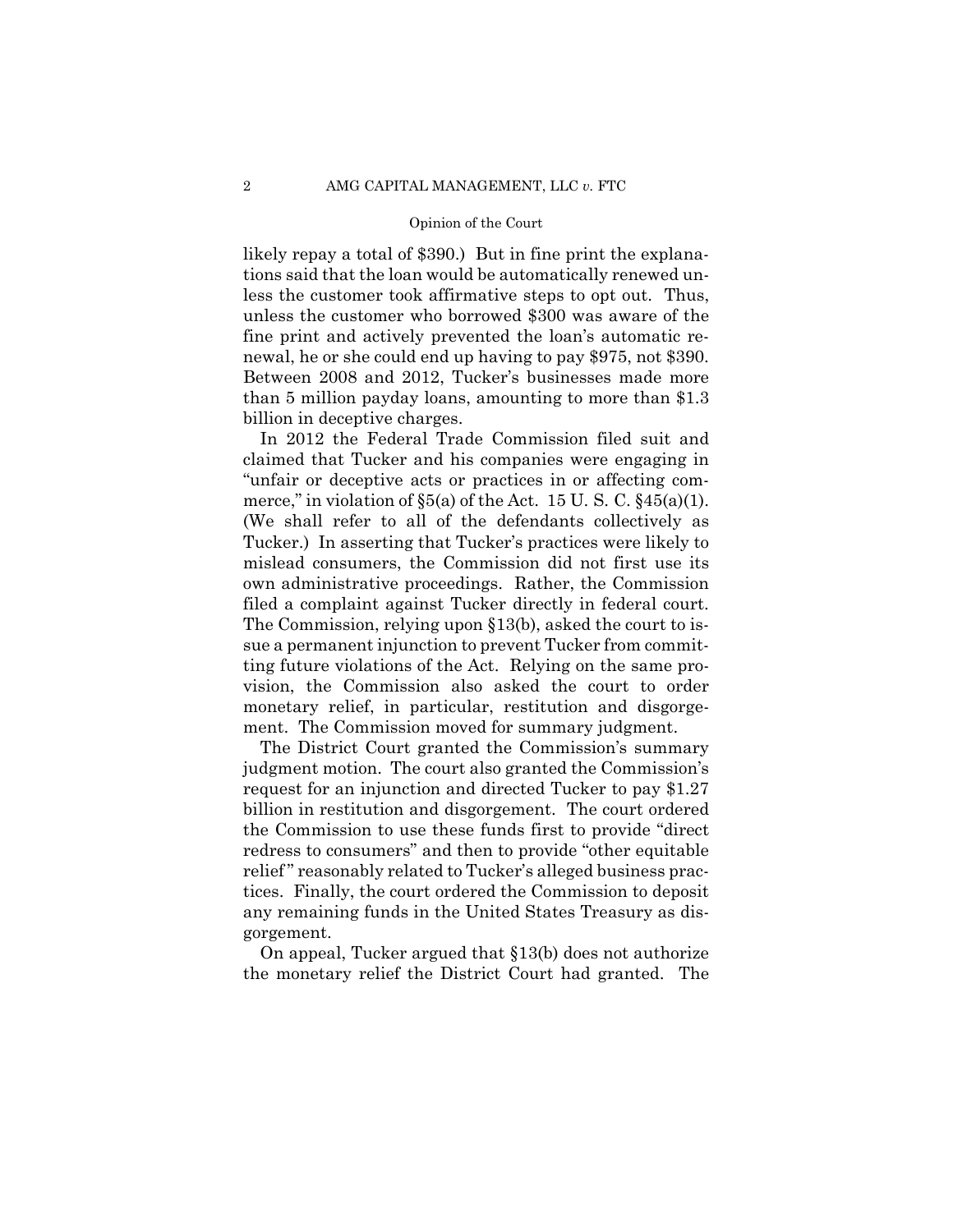Ninth Circuit rejected Tucker's claim. 910 F. 3d 417 (2018). It pointed to Circuit precedent that had interpreted §13(b) as "empower[ing] district courts to grant any ancillary relief necessary to accomplish complete justice, including restitution." *FTC* v. *Commerce Planet*, *Inc.*, 815 F. 3d 593, 598 (2016); see also *FTC* v. *H. N. Singer*, *Inc.*, 668 F. 2d 1107, 1113 (CA9 1982). Two judges, while recognizing that precedent in many Circuits supported that use of §13(b), expressed doubt as to the correctness of that precedent.

Tucker then sought certiorari in this Court. In light of recent differences that have emerged among the Circuits as to the scope of §13(b), we granted his petition.

II

The Federal Trade Commission Act prohibits, and authorizes the Commission to prevent, "[u]nfair methods of competition" and "unfair or deceptive acts or practices." 15 U. S. C. §§45(a)(1)–(2). The Act permits the Commission to use both its own administrative proceedings (set forth in §5 of the Act) and court actions in exercising this authority. In construing §13(b), it is helpful to understand how the Commission's authority (and its interpretation of that authority) has evolved over time.

Ever since the Commission's creation in 1914, it has been authorized to enforce the Act through its own administrative proceedings. Section 5 of the Act describes the relevant administrative proceedings in some detail. If the Commission has "reason to believe" that a party "has been or is using any unfair method of competition or unfair or deceptive act or practice," it can file a complaint against the claimed violator and adjudicate its claim before an Administrative Law Judge. §45(b). The ALJ then conducts a hearing and writes a report setting forth findings of fact and reaching a legal conclusion. *Ibid.* If the ALJ concludes that the conduct at issue was unfair or misleading, the ALJ will issue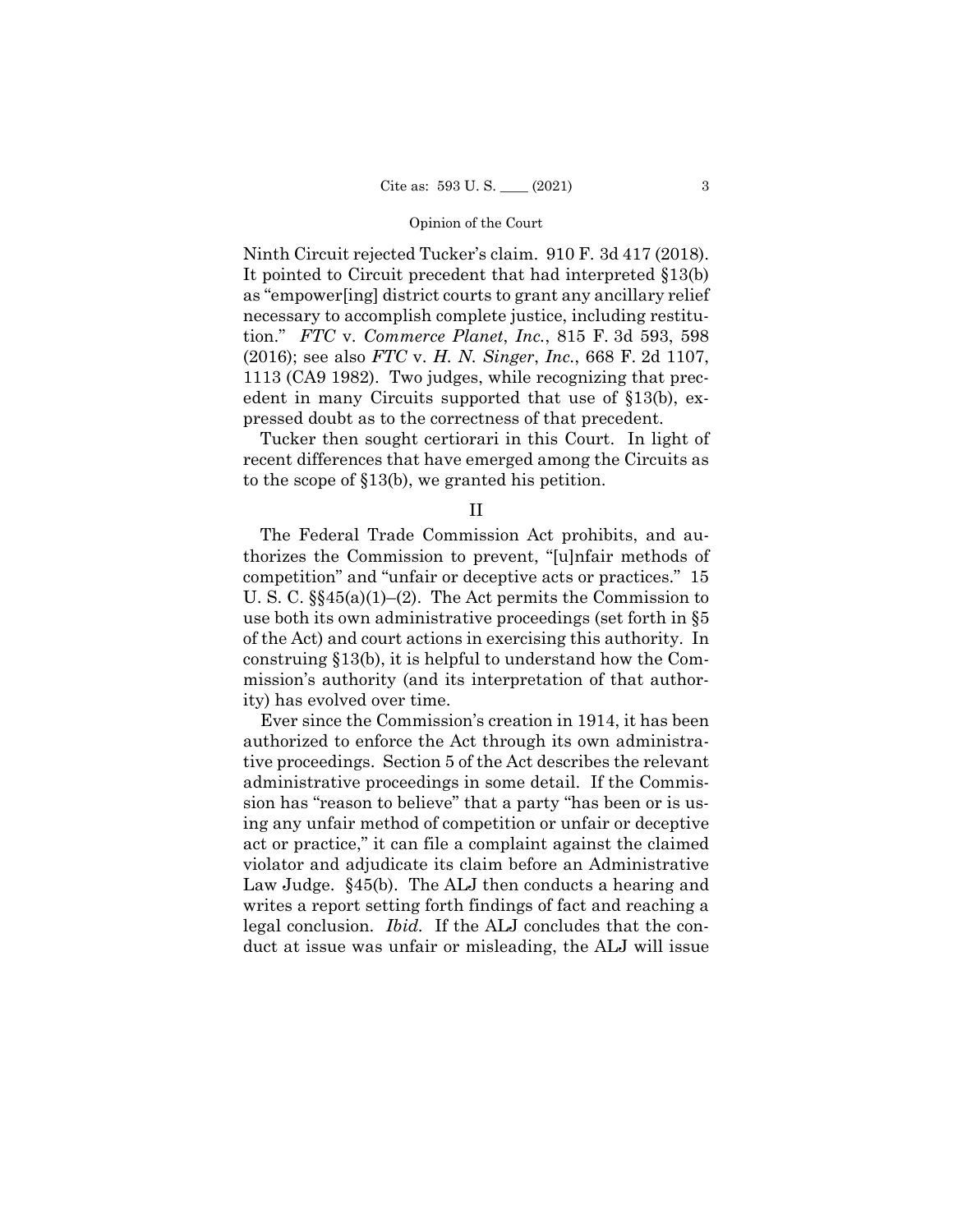an order requiring the party to cease and desist from engaging in the unlawful conduct. *Ibid.* The party may then seek review before the Commission and eventually in a court of appeals, where the "findings of the Commission as to the facts" (if supported by the evidence) "shall be conclusive." §45(c). If judicial review favors the Commission (or if the time to seek judicial review expires), the Commission's order normally becomes final (and enforceable).  $§45(g).$ 

In the 1970s Congress authorized the Commission to seek additional remedies in court. In 1973 Congress added §13(b), the provision at issue here. That provision permits the Commission to proceed directly to court (prior to issuing a cease and desist order) to obtain a "temporary restraining order or a preliminary injunction," and also allows the Commission, "in proper cases," to obtain a court-ordered "permanent injunction." 15 U.S.C. §53(b). In the same legislation, Congress also amended §5(*l*) of the Act to authorize district courts to award civil penalties against respondents who violate final cease and desist orders, and to "grant mandatory injunctions and such other and further equitable relief as they deem appropriate in the enforcement of such final orders of the Commission." §45(*l*). Two years later, Congress enacted §19 of the Act, which authorizes district courts to grant "such relief as the court finds necessary to redress injury to consumers," including through the "refund of money or return of property." §57b(b). However, Congress specified that the consumer redress available under §19 could be sought only (as relevant here, and subject to various conditions and limitations) against those who have "engage[d] in any unfair or deceptive act or practice . . . with respect to which the Commission has issued a final cease and desist order which is applicable to such person." §57b(a)(2).

Beginning in the late 1970s, the Commission began to use §13(b), and in particular the words "permanent injunction,"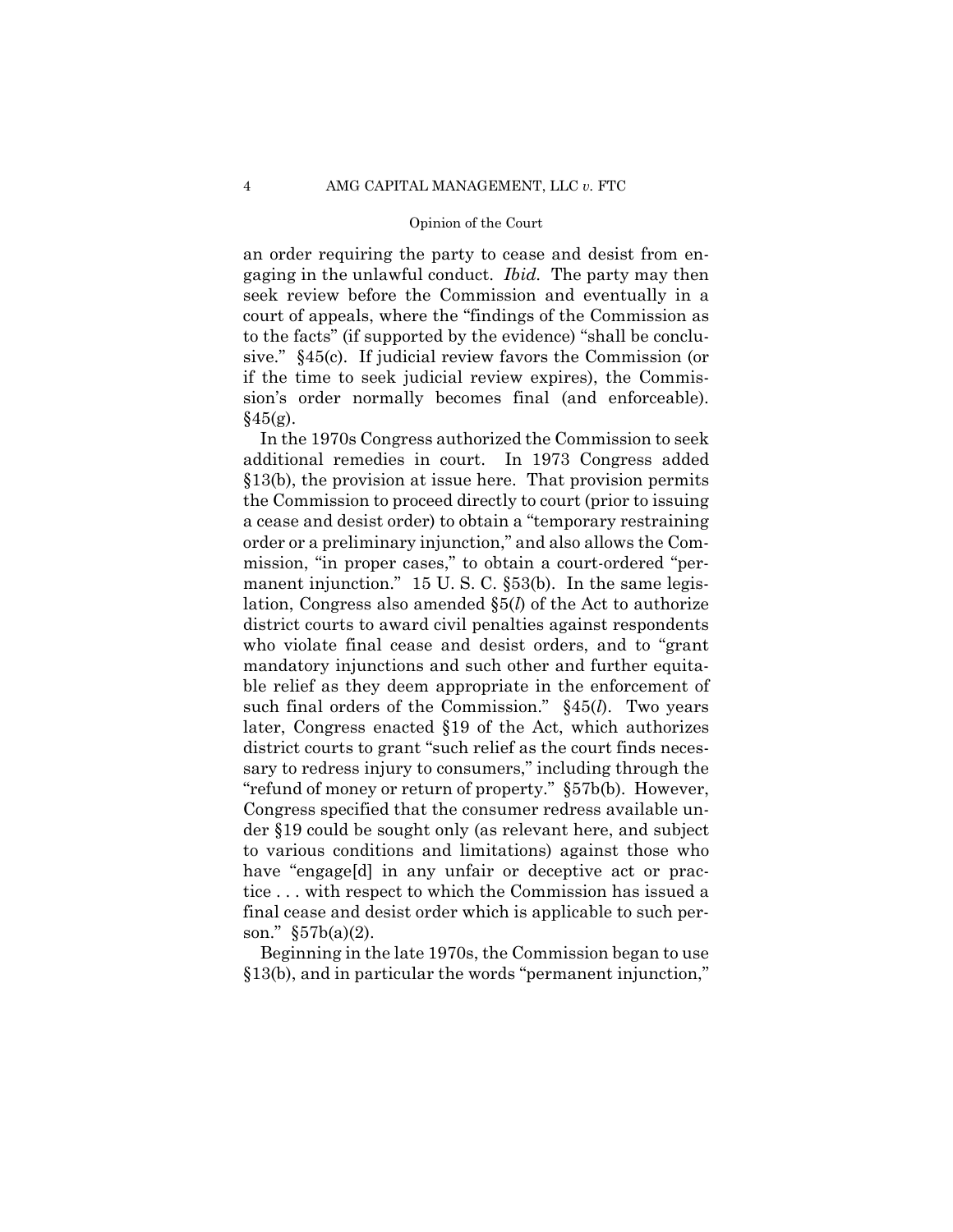to obtain court orders for redress of various kinds in consumer protection cases—without prior use of the administrative proceedings in §5. See, *e.g.*, *FTC* v. *Virginia Homes Mfg. Corp.*, 509 F. Supp. 51, 59 (Md. 1981) (relying on §13(b) to order the defendant to notify past customers of their warranty rights); see also D. FitzGerald, The Genesis of Consumer Protection Remedies Under Section 13(b) of the FTC Act 1–2, Paper at FTC 90th Anniversary Symposium, Sept. 23, 2004 (FitzGerald); Beales & Muris, Striking the Proper Balance: Redress Under Section 13(b) of the FTC Act, 79 Antitrust L. J. 1, 3–4 (2013). The Commission used this authority to seek and win restitution and other forms of equitable monetary relief directly in court.

 *Trust*, No. 01–734 (DC). In 2003 the Commission issued (emphasis deleted). But in 2012 the Commission withdrew Similarly, in the late 1990s the Commission began to use §13(b)'s "permanent injunction" authority in antitrust cases to seek monetary awards, such as restitution and disgorgement—again without prior use of traditional administrative proceedings. See Complaint in *FTC* v. *Mylan Labs.*, *Inc.*, No. 98–3114 (DC); Complaint in *FTC* v. *The Hearst*  guidance that limited its use of §13(b) to obtain monetary relief to "exceptional cases" involving a "[c]lear [v]iolation" of the antitrust laws. Policy Statement on Monetary Equitable Remedies in Competition Cases, 68 Fed. Reg. 45821 its policy statement and the limitations it imposed. See Withdrawal of the Commission Policy Statement on Monetary Equitable Remedies in Competition Cases, 77 Fed. Reg. 47071.

The result is that the Commission presently uses §13(b) to win equitable monetary relief directly in court with great frequency. The Commission tells us that "the agency [now] brings dozens of [§13(b)] cases every year seeking a permanent injunction and the return of illegally obtained funds." Brief for Respondent 8; see also, *e.g.*, Ohlhausen, Dollars, Doctrine, and Damage Control: How Disgorgement Affects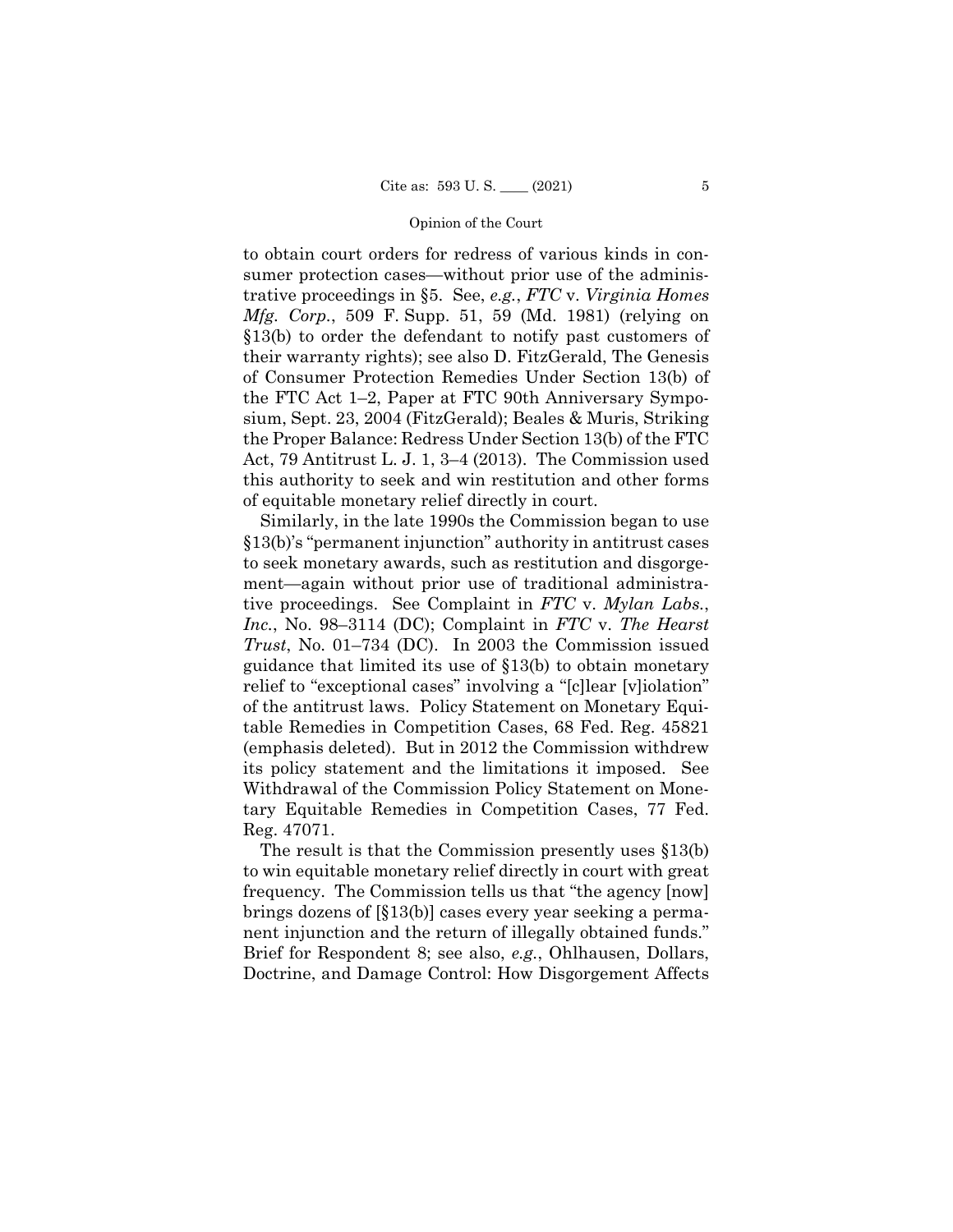https://www.ftc.gov/system/files/documents/reports/fy-2021- congressional-budget-justification/fy\_2021\_cbj\_final.pdf. the FTC's Antitrust Mission 7, Speech at Dechert LLP, NY, Apr. 20, 2016 (Commission sought disgorgement in antitrust cases four times between 2012 and 2016, which is "as many times as the [Commission] pursued such relief in the prior twenty years"). With respect to consumer protection cases, the Commission adds that "there's no question that the agency brings far more cases in court than it does in the administrative process." Tr. of Oral Arg. 49. In fiscal year 2019, for example, the Commission filed 49 complaints in federal court and obtained 81 permanent injunctions and orders, resulting in \$723.2 million in consumer redress or disgorgement. See FTC, Fiscal Year 2021 Congressional Budget Justification 5 (Feb. 10, 2020), In the same period, the Commission issued only 21 new administrative complaints and 21 final administrative orders.

Our task here is not to decide whether this substitution of §13(b) for the administrative procedure contained in §5 and the consumer redress available under §19 is desirable. Rather, it is to answer a more purely legal question: Did Congress, by enacting §13(b)'s words, "permanent injunction," grant the Commission authority to obtain monetary relief directly from courts, thereby effectively bypassing the process set forth in §5 and §19?

## III

Several considerations, taken together, convince us that §13(b)'s "permanent injunction" language does not authorize the Commission directly to obtain court-ordered monetary relief. For one thing, the language refers only to injunctions. It says, "in proper cases the Commission may seek, and after proper proof, the court may issue, a permanent *injunction*." 15 U. S. C. §53(b) (emphasis added). An "injunction" is not the same as an award of equitable monetary relief. Compare, *e.g.*, *United States* v. *Oregon State*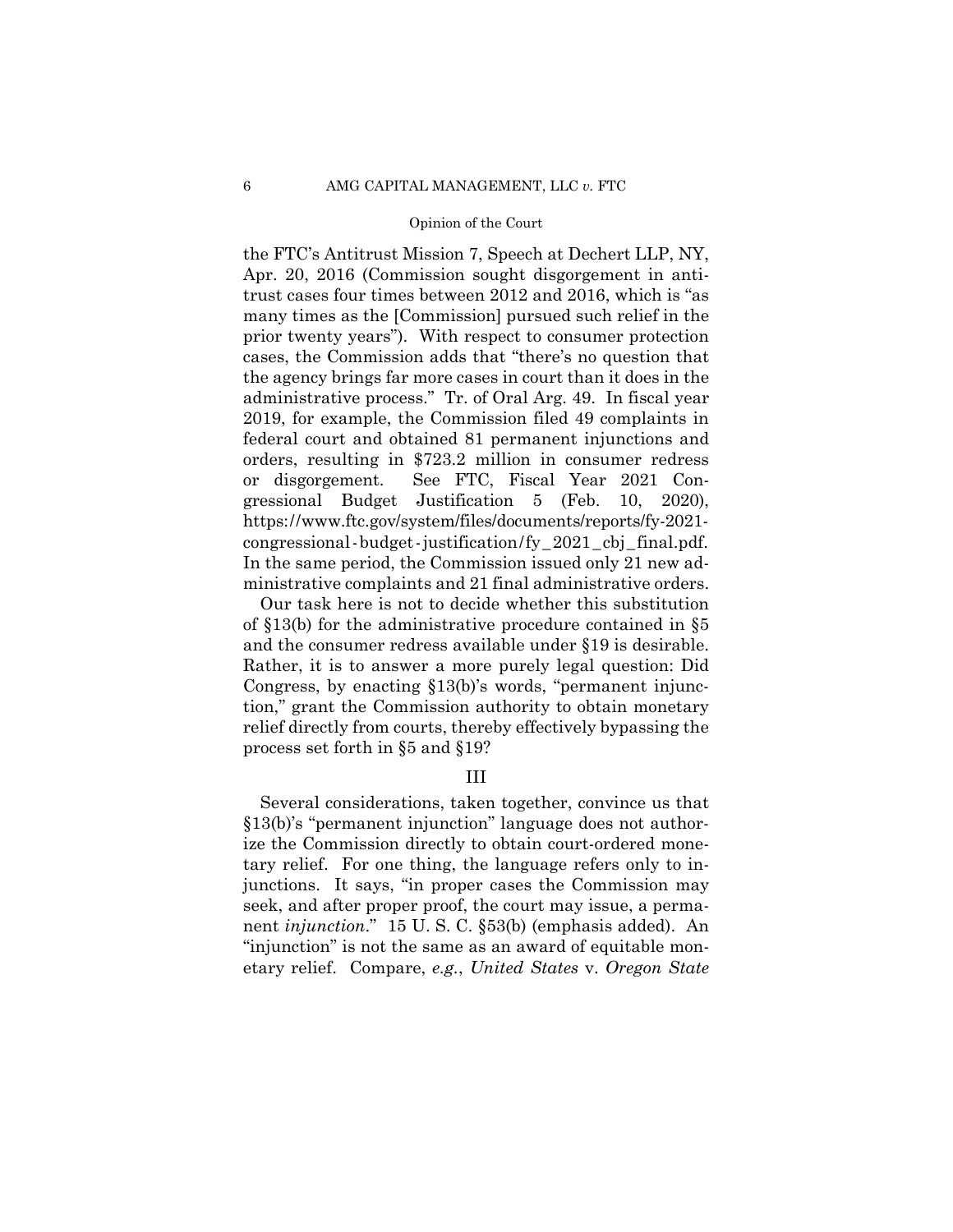*Medical Soc.*, 343 U. S. 326, 333 (1952) (injunction typically offers prospective relief against ongoing or future harm), with, *e.g.*, 1 D. Dobbs, Law of Remedies §4.1(1) (2d ed. 1993) (restitution typically offers retrospective relief to redress past harm). We have, however, sometimes interpreted similar language as authorizing judges to order equitable monetary relief. See *Porter* v. *Warner Holding Co.*, 328 U. S. 395 (1946); *Mitchell* v. *Robert DeMario Jewelry*, *Inc.*, 361 U. S. 288 (1960).

But if this language alone is not enough, there is more. The language and structure of §13(b), taken as a whole, indicate that the words "permanent injunction" have a limited purpose—a purpose that does not extend to the grant of monetary relief. Those words are buried in a lengthy provision that focuses upon purely injunctive, not monetary, relief. It says (in relevant part):

"Whenever the Commission has reason to believe—

"(1) that any person, partnership, or corporation is violating, or is about to violate, any provision of law enforced by the Federal Trade Commission, and

"(2) that the enjoining thereof pending the issuance of a complaint by the Commission and until such complaint is dismissed by the Commission or set aside by the court on review, or until the order of the Commission made thereon has become final, would be in the interest of the public—

 the United States to enjoin any such act or practice. "the Commission by any of its attorneys designated by it for such purpose may bring suit in a district court of Upon a proper showing that, weighing the equities and considering the Commission's likelihood of ultimate success, such action would be in the public interest, and after notice to the defendant, a temporary restraining order or a preliminary injunction may be granted without bond: *Provided*, *however*, That if a complaint is not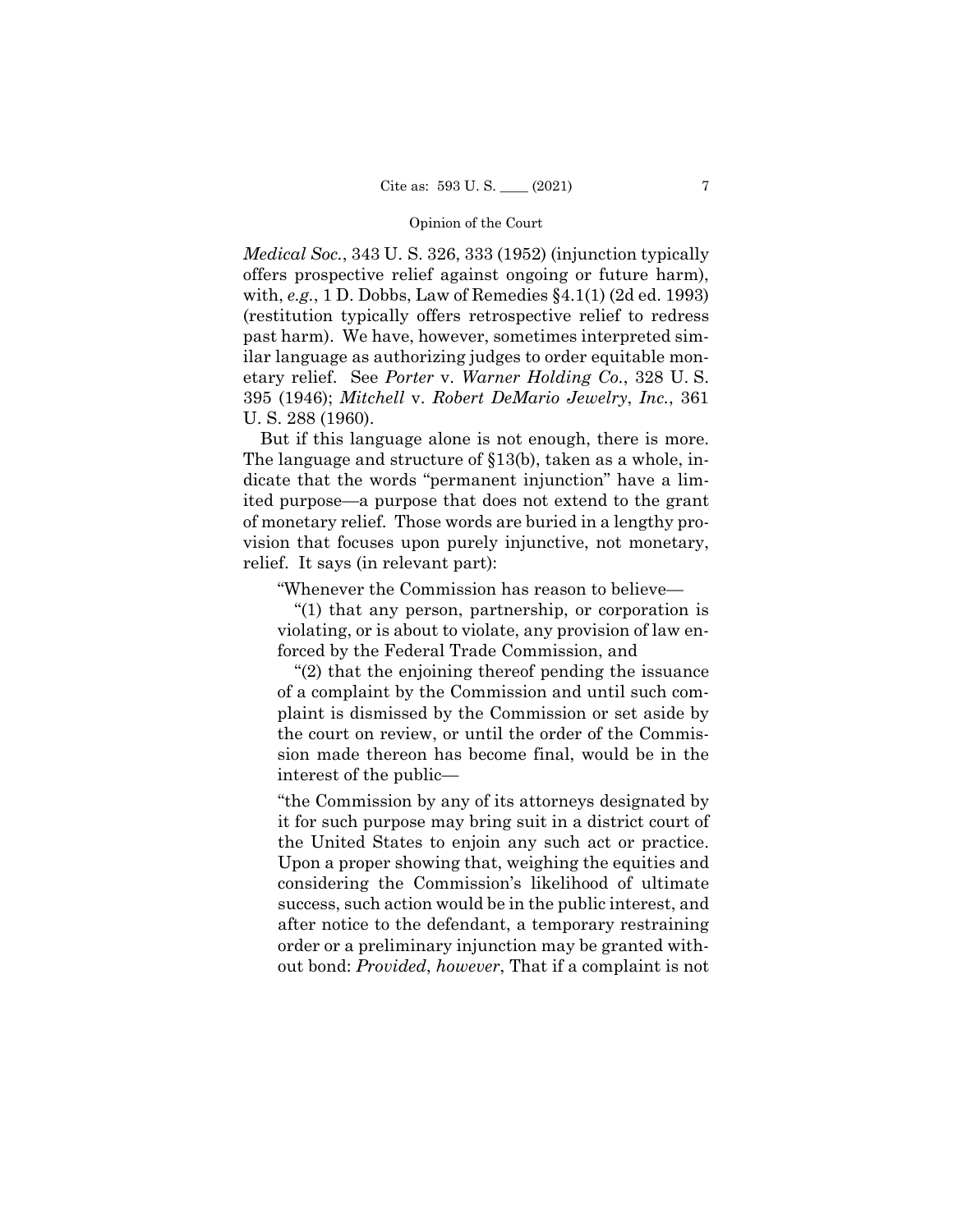filed within such period (not exceeding 20 days) as may be specified by the court after issuance of the temporary restraining order or preliminary injunction, the order or injunction shall be dissolved by the court and be of no further force and effect: *Provided further*, That *in proper cases the Commission may seek*, *and after proper proof*, *the court may issue*, *a permanent injunction.*" 15 U. S. C. §53(b) (final emphasis added).

Taken as a whole, the provision focuses upon relief that is prospective, not retrospective. Consider the words "is violating" and "is about to violate" (not "has violated") setting forth when the Commission may request injunctive relief. Consider too the words "pending the issuance of a complaint," "until such complaint is dismissed," "temporary restraining order," "preliminary injunction," and so forth in the first half of the section. These words reflect that the provision addresses a specific problem, namely, that of stopping seemingly unfair practices from taking place while the Commission determines their lawfulness. Cf. §53(a) (providing similar provisional relief where false advertising regarding food, drugs, devices, and cosmetics is at issue). And the appearance of the words "permanent injunction" (as a proviso) suggests that those words are directly related to a previously issued preliminary injunction. They might also be read, for example, as granting authority for the Commission to go one step beyond the provisional and ("in proper cases") dispense with administrative proceedings to seek what the words literally say (namely, an *injunction*). But to read those words as allowing what they do not say, namely, as allowing the Commission to dispense with administrative proceedings to obtain monetary relief as well, is to read the words as going well beyond the provision's subject matter. In light of the historical importance of administrative proceedings, that reading would allow a small statutory tail to wag a very large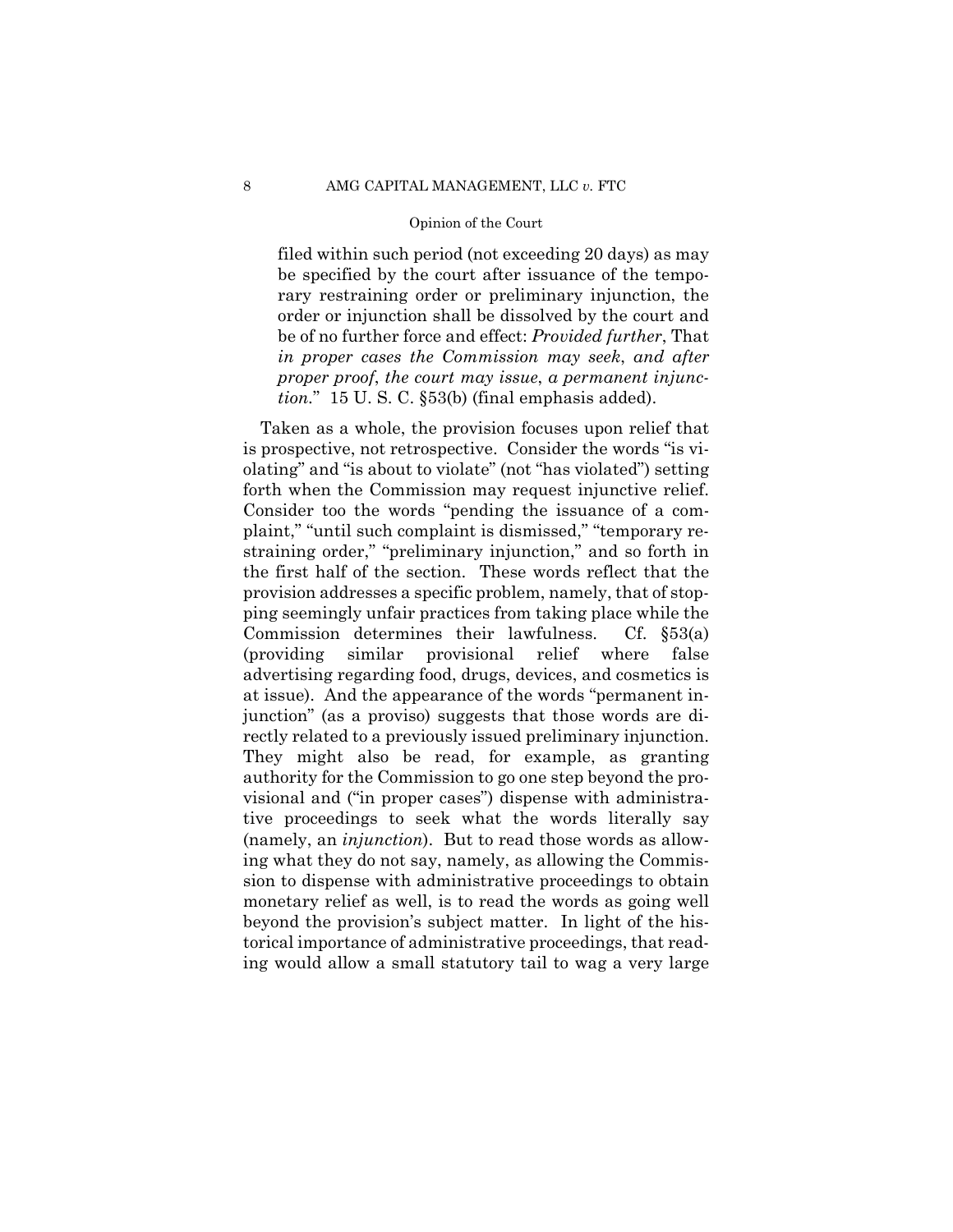dog.

Further, the structure of the Act beyond §13(b) confirms this conclusion. Congress in §5(*l*) and §19 gave district courts the authority to impose limited monetary penalties and to award monetary relief in cases where the Commission has *issued cease and desist orders*, *i.e.*, where the Commission has engaged in administrative proceedings. Since in these provisions Congress explicitly provided for "other and further equitable relief," 15 U. S. C. §45(*l*), and for the "refund of money or return of property," §57b(b), it likely did not intend for §13(b)'s more cabined "permanent injunction" language to have similarly broad scope.

More than that, the latter provision (§19) comes with certain important limitations that are absent in §13(b). As relevant here, §19 applies only where the Commission begins its §5 process within three years of the underlying violation and seeks monetary relief within one year of any resulting final cease and desist order. 15 U. S. C. §57b(d). And it applies only where "a reasonable man would have known under the circumstances" that the conduct at issue was "dishonest or fraudulent." §57b(a)(2); see also  $§45(m)(1)(B)(2)$  (providing court-ordered monetary penalties against anyone who engages in conduct previously identified as prohibited in a final cease and desist order, but only if the violator acted with "actual knowledge that such act or practice is unfair or deceptive"). In addition, Congress enacted these other, more limited, monetary relief provisions at the same time as, or a few years after, it enacted §13(b) in 1973.

It is highly unlikely that Congress would have enacted provisions expressly authorizing *conditioned* and *limited*  monetary relief if the Act, via §13(b), had already implicitly allowed the Commission to obtain that same monetary relief and more without satisfying those conditions and limitations. Nor is it likely that Congress, without mentioning the matter, would have granted the Commission authority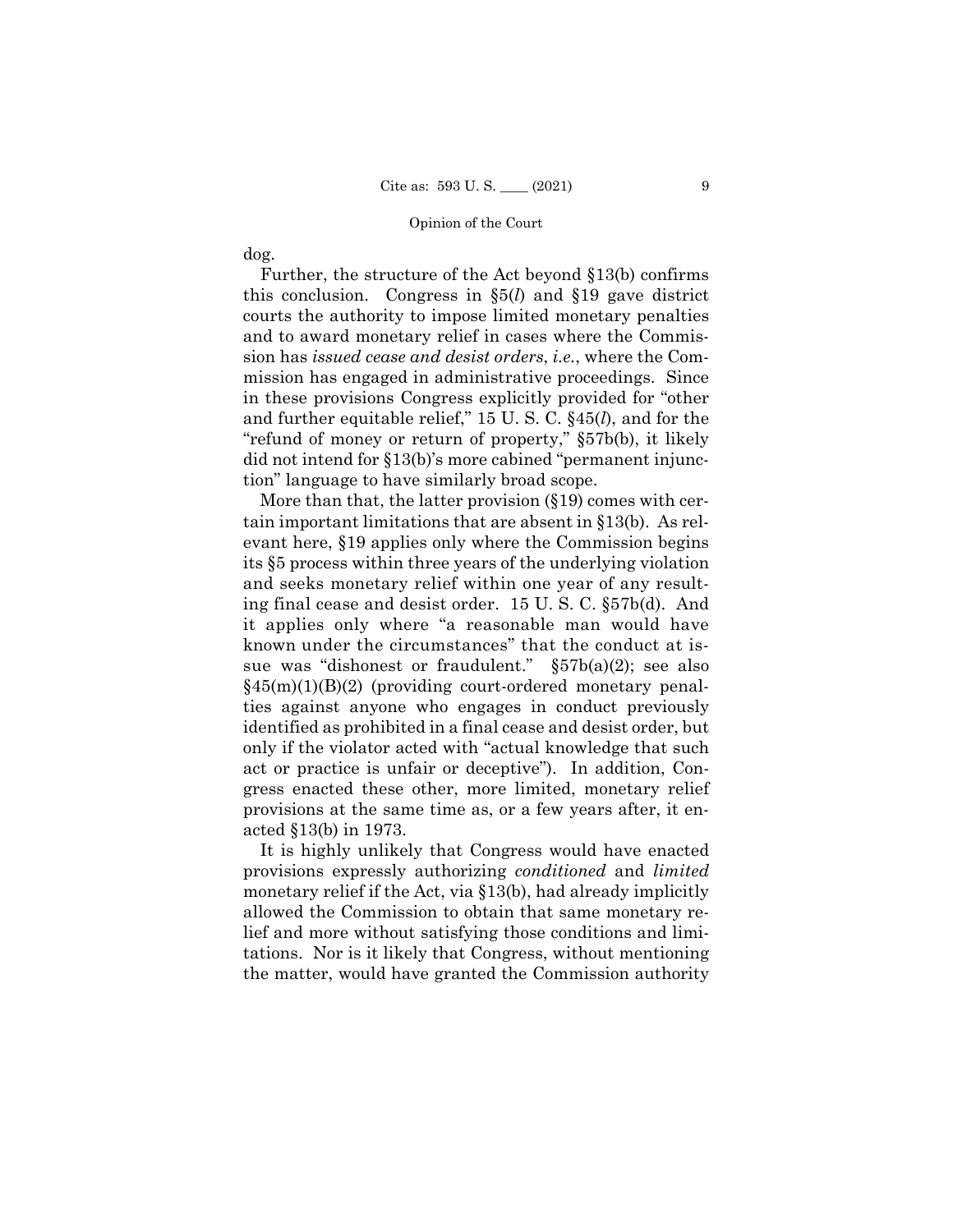so readily to circumvent its traditional §5 administrative proceedings. See FitzGerald 1 (arguing that, in the mid-1970s, "no one imagined that Section 13(b) of the [FTC] Act would become an important part of the Commission's consumer protection program" (footnote omitted)).

At the same time, to read §13(b) to mean what it says, as authorizing injunctive but not monetary relief, produces a coherent enforcement scheme: The Commission may obtain monetary relief by first invoking its administrative procedures and then §19's redress provisions (which include limitations). And the Commission may use §13(b) to obtain injunctive relief while administrative proceedings are foreseen or in progress, or when it seeks only injunctive relief. By contrast, the Commission's broad reading would allow it to use §13(b) as a substitute for §5 and §19. For the reasons we have just stated, that could not have been Congress' intent. Cf. *Whitman* v. *American Trucking Assns.*, *Inc.*, 531 U. S. 457, 468 (2001) ("Congress . . . does not . . . hide elephants in mouseholes").

#### IV

The Commission makes several arguments to the contrary. First, the Commission points to traditional equitable practice and to two previous cases where we interpreted provisions authorizing injunctive relief to authorize equitable monetary relief as well. See *Porter* v. *Warner Holding Co.*, 328 U. S. 395 (1946); *Mitchell* v. *Robert DeMario Jewelry*, *Inc.*, 361 U. S. 288 (1960). In *Porter* we said that "[n]othing is more clearly a part of the subject matter of a suit for an injunction than the recovery of that which has been illegally acquired and which has given rise to the necessity for injunctive relief." 328 U. S., at 399. In *Mitchell*  we said that, "[w]hen Congress entrusts to an equity court the enforcement of prohibitions contained in a regulatory enactment, it must be taken to have acted cognizant of the historic power of equity to provide complete relief in light of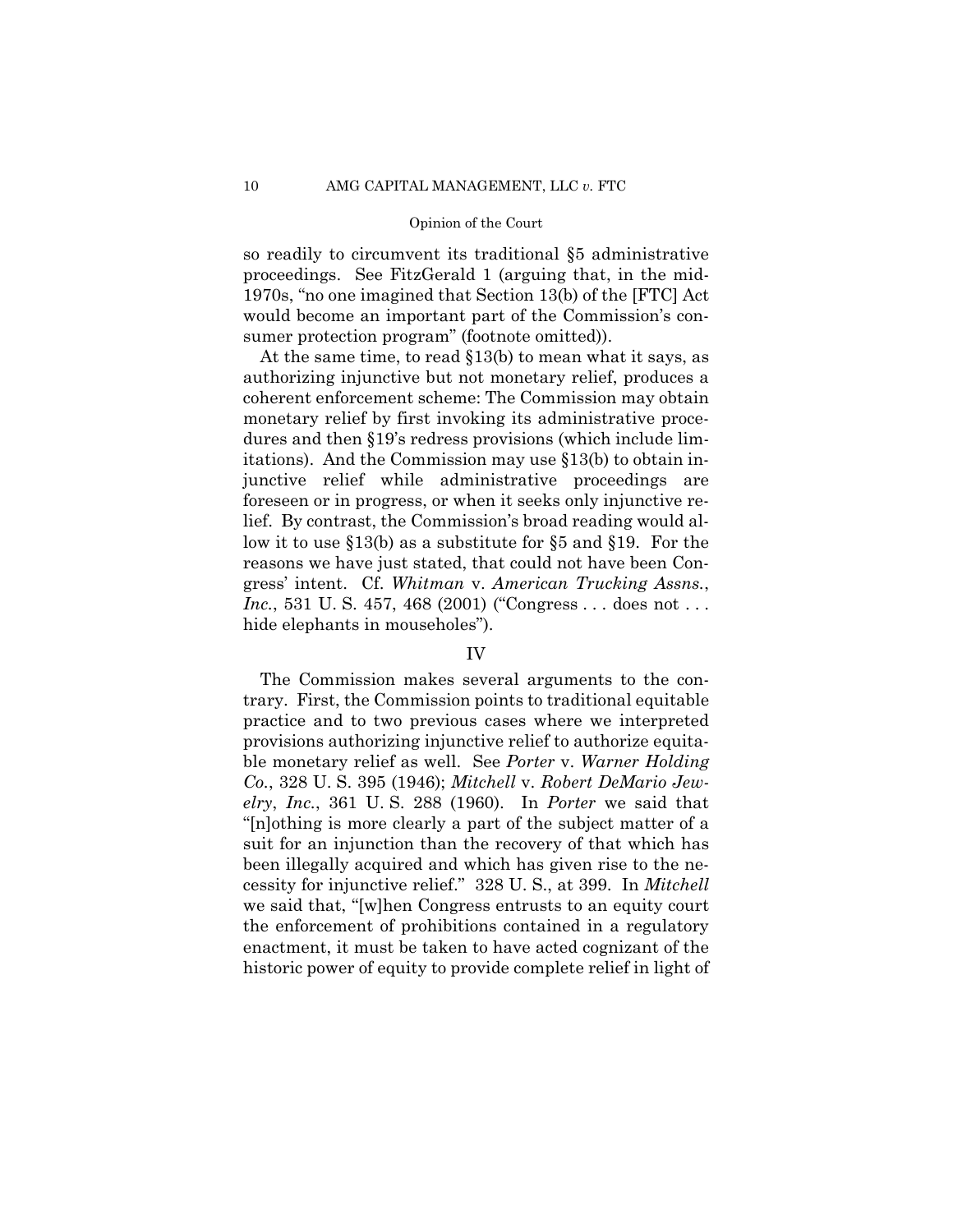the statutory purposes." 361 U. S., at 291–292. The Commission argues that these cases consequently support the proposition that the traditional equitable "authority to grant an 'injunction' includes the power to grant restorative monetary remedies." Brief for Respondent 21.

 antiretaliation ban). In both cases, we recognized that the The problem for the Commission is that we did not in these two cases purport to set forth a universal rule of interpretation. And both cases involved different statutes. See *Porter*, 328 U. S., at 397 (Emergency Price Control Act provision authorizing courts to issue "'a permanent or temporary injunction, restraining order, or other order'"); *Mitchell*, 361 U. S., at 289 (Fair Labor Standards Act provision authorizing courts to "'restrain violations'" of the Act's text and structure of the statutory scheme at issue can, "in so many words, or by a necessary and inescapable inference, restric[t] the court's jurisdiction in equity." *Porter*, 328 U. S., at 398; *Mitchell*, 361 U. S., at 291. Thus in *Porter*  we examined "other provision[s] of the [Emergency Price Control] Act" to determine whether they "expressly or impliedly preclud[e] a court from ordering restitution in the exercise of its equity jurisdiction." 328 U. S., at 403. And in *Mitchell* we examined other provisions of the Fair Labor Standards Act before concluding that there was "no indication in the language" that the statute precluded equitable relief in the form of lost wages. 361 U. S., at 294.

Moreover, more recently, we have held, based on our reading of a statutory scheme as a whole, that a provision's grant of an "injunction" or other equitable powers does not automatically authorize a court to provide monetary relief. Rather, we have said, the scope of equitable relief that a provision authorizes "remains a question of interpretation in each case." *Mertens* v. *Hewitt Associates*, 508 U. S. 248, 257 (1993). Our decision in *Meghrig* v. *KFC Western*, *Inc.*, 516 U. S. 479 (1996), is instructive. There, we considered a provision in the Resource Conservation and Recovery Act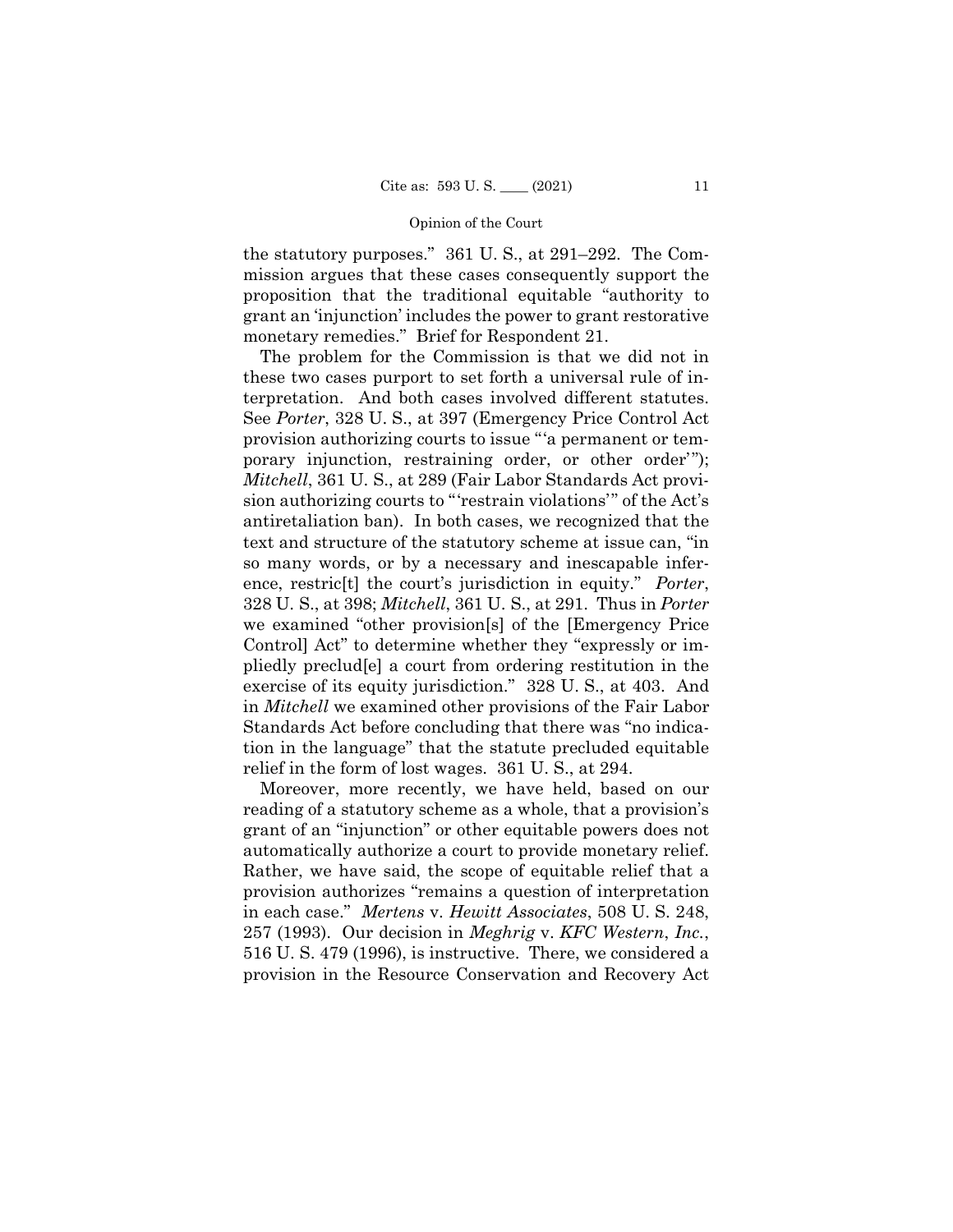provide for that form of relief. *Meghrig*, 516 U.S., at 487. that authorizes district courts "to restrain any person who has contributed or who is contributing to the past or present handling, storage, treatment, transportation, or disposal of any solid or hazardous waste," and "to order such person to take such other action as may be necessary, or both." 98 Stat. 3268, 42 U. S. C. §6972(a). The question was whether this language permits courts to award restitution in the form of past cleanup costs. We concluded that, despite *Porter*, the provision's grant of equitable authority does not authorize past cleanup costs because the relevant statutory scheme (as here) contained other "'elaborate enforcement provisions,'" including (as here) provisions that explicitly Here, the inference against §13(b)'s authorization of monetary relief is strong and follows from the interpretive approach we took in *Meghrig.*

 alternative route to "similar endpoints." *Id.*, at 41–42. This Second, the Commission argues that Congress simply created two enforcement avenues, one administrative and the other judicial, leaving the Commission the power to decide which of the two "separate, parallel enforcement paths" to take. Brief for Respondent 41. To the extent that §19 authorizes "similar relief" as  $$13(b)$ , the Commission continues, that reflects only the fact that each pathway is an statement, however, does not overcome the interpretive difficulties we have set forth, for example permitting the Commission to avoid the conditions and limitations laid out in §19. We cannot believe that Congress merely intended to enact a more onerous alternative to §13(b) when it enacted §19 two years later.

Third, the Commission points to saving clauses in §19, which, it says, save its ability to use §13(b) to obtain monetary relief. See *id.*, at 42. Those clauses preserve "any authority of the Commission under any other provision of law" and preserve "any other remedy or right of action provided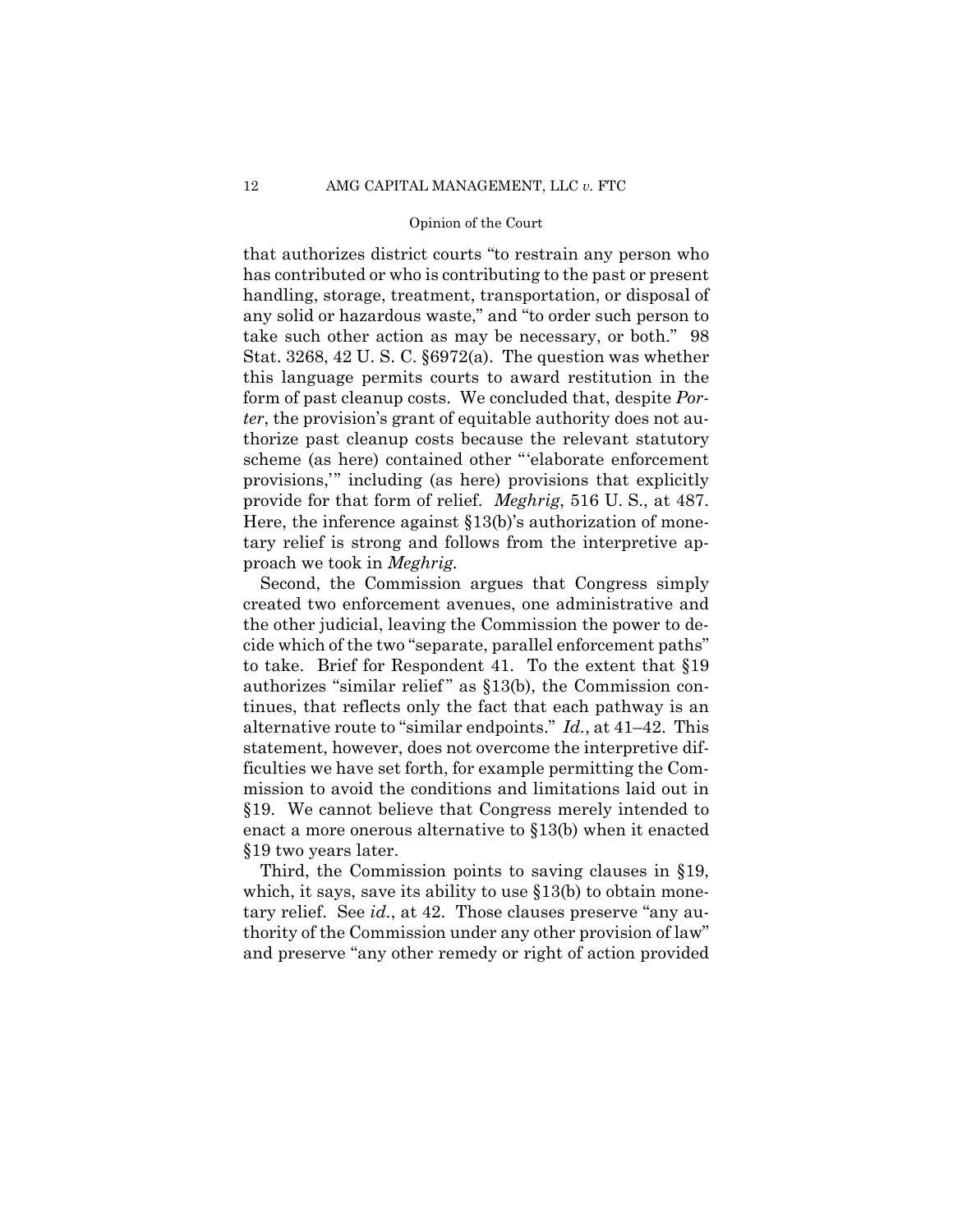by State or Federal law." 15 U. S. C. §57b(e). Here, however, the question is not one of preserving pre-existing remedies given by other statutory provisions. The question is whether those other provisions (namely,  $\S 13(b)$ ) gave that remedy in the first place.

Fourth, the Commission points out that the courts of appeals have, until recently, consistently accepted its interpretation, and that Congress has in effect twice ratified that interpretation in subsequent amendments to the Act. See, *e.g.*, Brief for Respondent 8, and n. 3 (citing the similar conclusions of eight Circuits). But see *FTC* v. *Credit Bureau Center*, *LLC*, 937 F. 3d 764 (CA7 2019); *FTC* v. *AbbVie Inc.*, 976 F. 3d 327 (CA3 2020). We have held that Congress' acquiescence to a settled judicial interpretation can suggest adoption of that interpretation. See, *e.g.*, *Monessen Southwestern R. Co.* v. *Morgan*, 486 U. S. 330, 338 (1988). We have also said, however, that when "Congress has not comprehensively revised a statutory scheme but has made only isolated amendments . . . [i]t is impossible to assert with any degree of assurance that congressional failure to act represents affirmative congressional approval of [a court's] statutory interpretation." *Alexander* v. *Sandoval*, 532 U. S. 275, 292 (2001) (internal quotation marks omitted). We find this latter statement the more relevant here.

The two examples of acquiescence to which the Commission refers do not convince us that Congress acquiesced in the lower courts' interpretation. The Commission first points to amendments that Congress made to the Act in 1994. See §10, 108 Stat. 1695–1696. Those two amendments, however, simply revised §13(b)'s venue, joinder, and service rules, not its remedial provisions. They tell us nothing about the words "permanent injunction" in §13(b).

The Commission also points to amendments made to the Act in 2006. Those amendments modified the scope of §5 so that, where certain conduct in foreign commerce is in-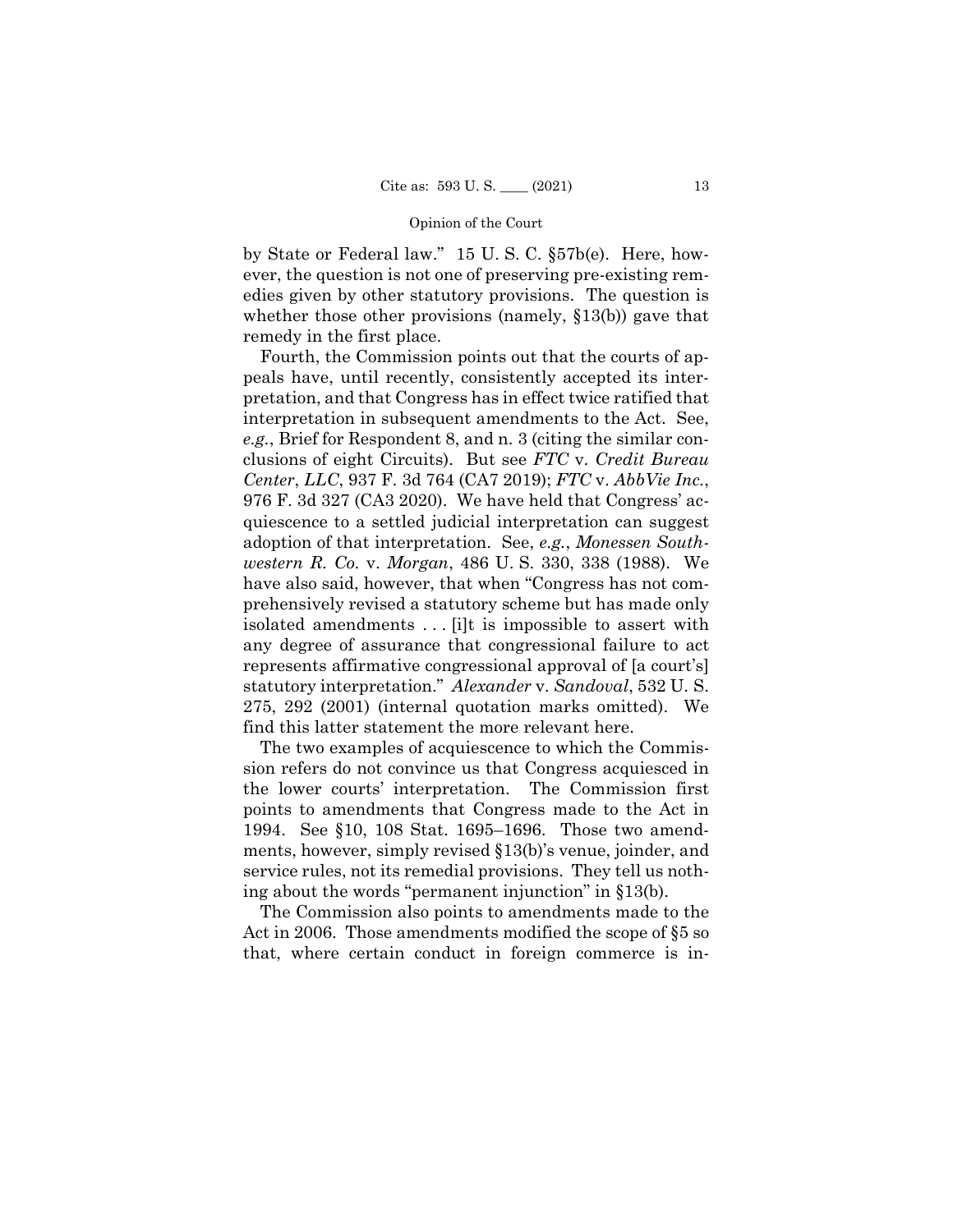volved, §5 authorizes "'[a]ll remedies available to the Commission,'" including "'restitution.'" See §3, 120 Stat. 3372. We agree, however, that restitution is available, for example, when the Commission uses its administrative process. See, *e.g.*, 15 U. S. C. §57b(b). That being so, these amendments also tell us nothing about the scope of §13(b).

 Fifth, the Commission and its *amici* emphasize the policy-related importance of allowing the Commission to use §13(b) to obtain monetary relief. They suggest that it is undesirable simply to enjoin those who violate the Act while leaving them with profits earned at the unjustified expense of consumers. See, *e.g.*, Brief for Respondent 8–9; Brief for Truth in Advertising, Inc., as *Amicus Curiae* 7–13; Brief for American Antitrust Institute as *Amicus Curiae* 9– 21; Brief for National Consumer Law Center et al. as *Amici Curiae* 10–20; Brief for Illinois et al. as *Amici Curiae* 5–11. They point to the billions of dollars that the Commission has returned to consumers as a result of the Commission's §13(b) efforts. See, *e.g.*, Brief for Respondent 8–9; Brief for Illinois et al. as *Amici Curiae* 5.

Nothing we say today, however, prohibits the Commission from using its authority under §5 and §19 to obtain restitution on behalf of consumers. If the Commission believes that authority too cumbersome or otherwise inadequate, it is, of course, free to ask Congress to grant it further remedial authority. Indeed, the Commission has recently asked Congress for that very authority, see Hearing before the Senate Committee on Commerce, Science, and Transportation on Oversight of the Federal Trade Commission, Prepared Statement of the FTC, 116th Cong., 2d Sess., 3–5 (2020), and Congress has considered at least one bill that would do so, see S. 4626, 116th Cong., 2d Sess., §403 (2020) (revising §13 to expressly authorize restitution and disgorgement). We must conclude, however, that §13(b) as currently written does not grant the Commission authority to obtain equitable monetary relief.